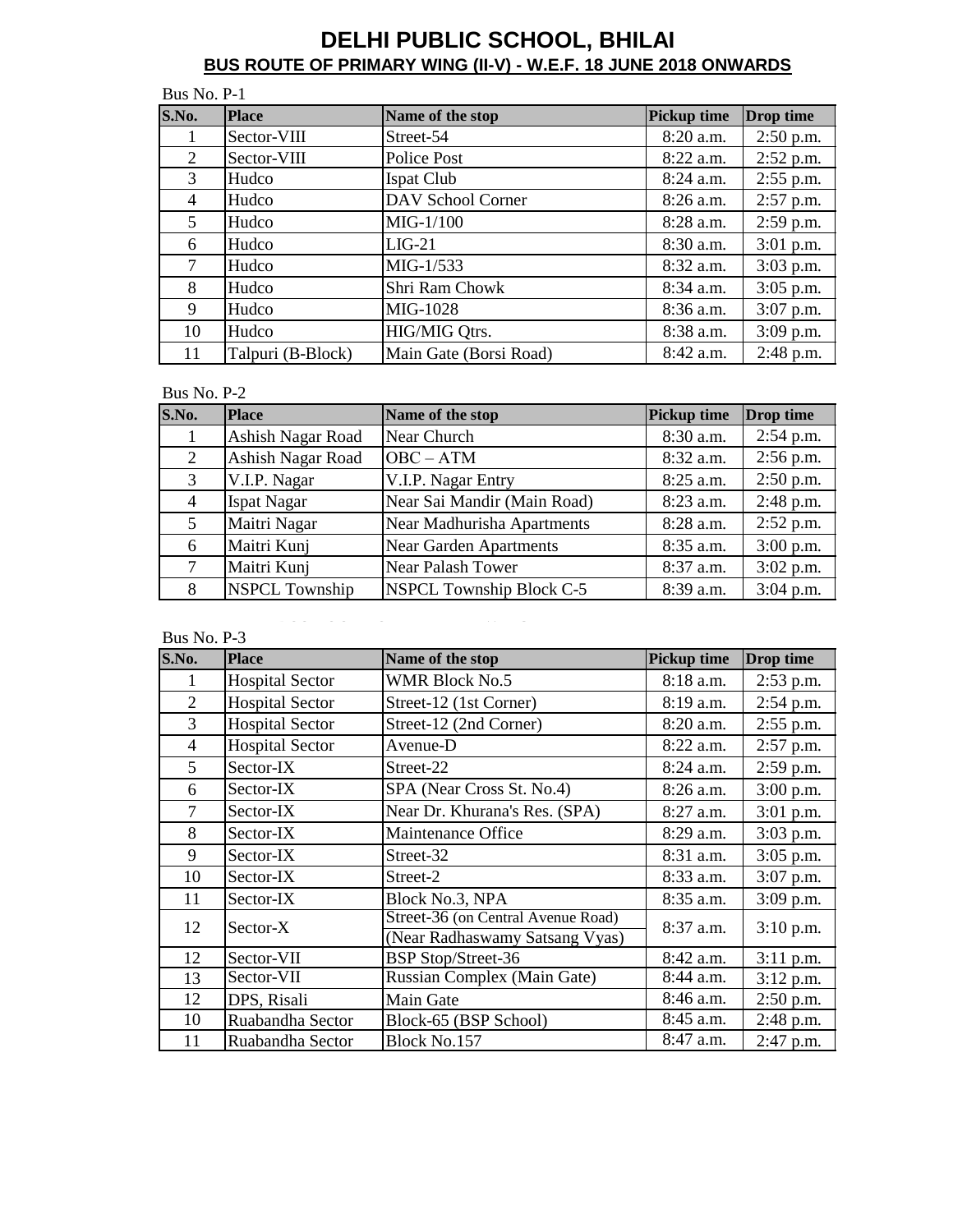| Bus No. P-4    |              |                                  |                    |             |
|----------------|--------------|----------------------------------|--------------------|-------------|
| S.No.          | <b>Place</b> | Name of the stop                 | <b>Pickup time</b> | Drop time   |
|                | Durg         | 5 Buildings (Near Forest Office) | 8:20 a.m.          | $3:14$ p.m. |
| 2              | Durg         | Polytechnic college              | 8:22 a.m.          | $3:10$ p.m. |
| 3              | Durg         | Malviya Nagar (Insurance Office) | 8:24 a.m.          | 3:12 p.m.   |
| $\overline{4}$ | Durg         | Govt. Science College            | $8:26$ a.m.        | $3:08$ p.m. |
| 5              | Bhilai       | 32 Bungalow                      | $8:28$ a.m.        | $3:06$ p.m. |
| 6              | Sector-VIII  | Street-30                        | 8:30 a.m.          | $3:04$ p.m. |
| $\tau$         | Sector-VIII  | Primary School Corner            | 8:32 a.m.          | $3:02$ p.m. |
| 8              | Sector-VIII  | <b>Gol Market</b>                | 8:35 a.m.          | $3:00$ p.m. |
| 9              | Sector-VIII  | Street-20                        | 8:38 a.m.          | $2:58$ p.m. |
| 10             | Sector-VIII  | <b>Near Steel Club</b>           | 8:39 a.m.          | $2:56$ p.m. |
| 11             | Sector-VII   | Officers' Colony                 | 8:41 a.m.          | $2:54$ p.m. |
| 12             | Sector-VII   | Street: Avenue-B                 | 8:43 a.m.          | $2:52$ p.m. |
| 13             | Sector-VII   | Market (BSP Stop)                | 8:45 a.m.          | $2:50$ p.m. |
| 14             | Sector-VII   | <b>Water Tank</b>                | 8:47 a.m.          | 2:48 p.m.   |

#### Bus No. P-5

| S.No.          | <b>Place</b> | Name of the stop             | <b>Pickup time</b> | Drop time   |
|----------------|--------------|------------------------------|--------------------|-------------|
|                | Durg         | <b>Indira Market</b>         | 8:20 a.m.          | $2:59$ p.m. |
| $\overline{2}$ | Durg         | <b>Prabhat Talkies</b>       | 8:23 a.m.          | $3:02$ p.m. |
| 3              | Durg         | <b>Agrasen Chowk</b>         | $8:25$ a.m.        | $3:04$ p.m. |
| $\overline{4}$ | Durg         | Arya Complex (Market)        | $8:27$ a.m.        | $3:06$ p.m. |
| 5              | Durg         | <b>Green Chowk</b>           | 8:29 a.m.          | $3:08$ p.m. |
| 6              | Durg         | <b>Near Swaroop Talkies</b>  | 8:31 a.m.          | $3:09$ p.m. |
| 7              | Durg         | Gurudwara                    | 8:33 a.m.          | $3:10$ p.m. |
| 8              | Durg         | Sindhi Colony (Dharamashala) | 8:35 a.m.          | $3:12$ p.m. |

| S.No.         | <b>Place</b>        | Name of the stop                   | <b>Pickup time</b> | <b>Drop time</b> |
|---------------|---------------------|------------------------------------|--------------------|------------------|
|               | <b>Borsi</b>        | Near Sheetla Mandir                | 8:12 a.m.          | $2:50$ p.m.      |
| 2             | <b>Borsi</b>        | Near C.G.H.B. Office (Market)      | 8:15 a.m.          | 2:52 p.m.        |
| $\mathcal{R}$ | <b>Borsi</b>        | <b>Agrawal Provision Store</b>     | 8:17 a.m.          | 2:54 p.m.        |
| 4             | <b>Borsi</b>        | Hello Point (Chehak STD)           | $8:18$ a.m.        | $2:57$ p.m.      |
| 5             | <b>Borsi</b>        | Near Patwari Office                | $8:20$ a.m.        | 2:58 p.m.        |
| 6             | <b>Borsi</b>        | Ganapati Vihar Main Gate           | $8:22$ a.m.        | $3:02$ p.m.      |
| 7             | <b>Borsi</b>        | Vardan Parisar (Chowk)             | 8:24 a.m.          | 3:04 p.m.        |
| 8             | Vivekanand Nagar    | Near Mr. Ghosh's Residence         | $8:25$ a.m.        | $3:07$ p.m.      |
| 9             | Vivekanand Nagar    | H.P. Gas                           | 8:26 a.m.          | 3:09 p.m.        |
| 10            | <b>Adarsh Nagar</b> | Maharaja Chowk (Near Payal's Res.) | $8:28$ a.m.        | $3:10$ p.m.      |
| 11            | <b>Adarsh Nagar</b> | Near Lakhshya I.I.T.               | 8:30 a.m.          | $3:12$ p.m.      |
| 12            | Potiakala           | <b>Rishabh Prime City</b>          | 8:33 a.m.          | $3:15$ p.m.      |
| 13            | <b>Adarsh Nagar</b> | Jugnu Dera                         | 8:36 a.m.          | $3:18$ p.m.      |
| 14            | <b>Adarsh Nagar</b> | Madariya Complex                   | 8:38 a.m.          | $3:20$ p.m.      |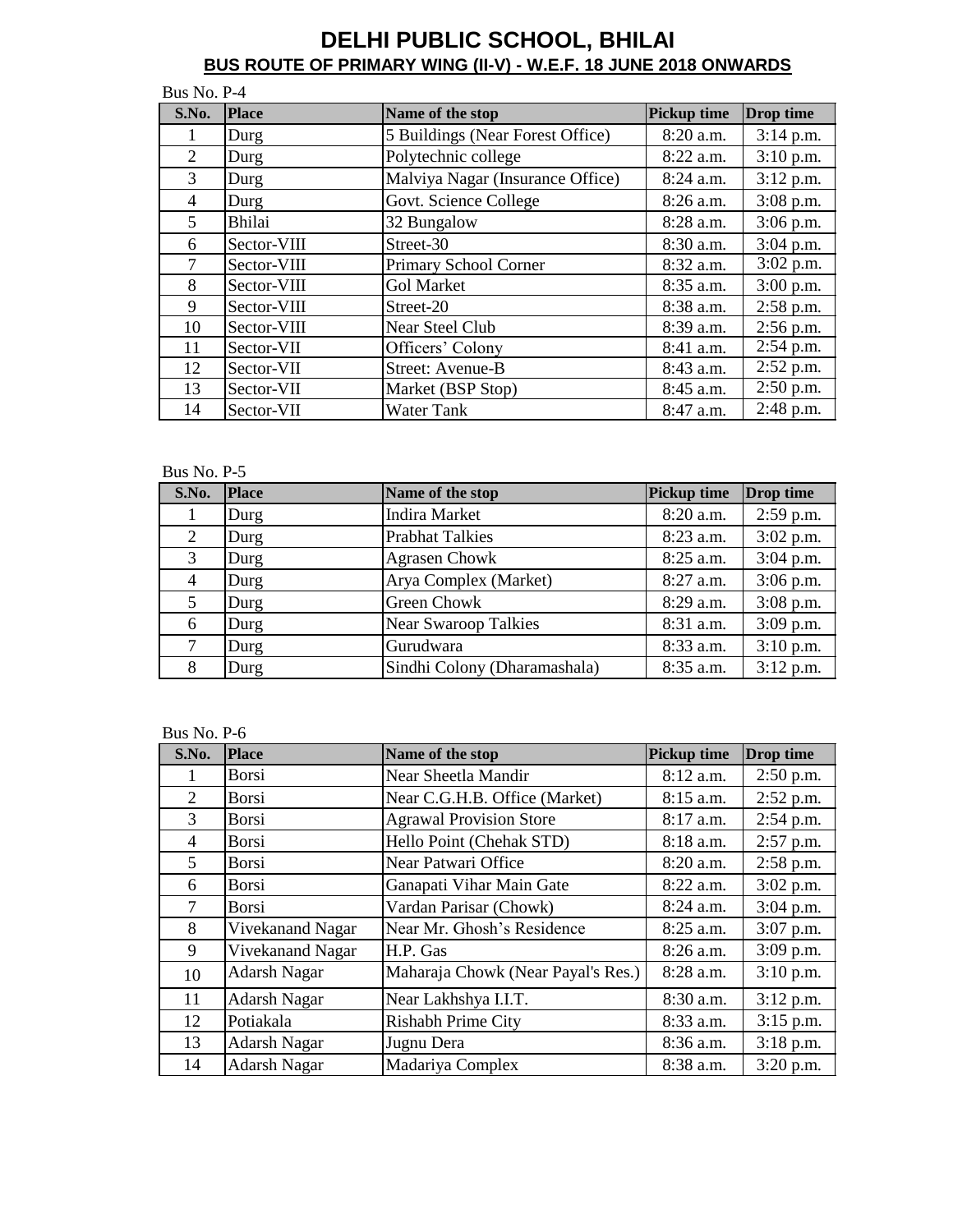| Bus No. P-7 |                    |                                 |                    |             |  |
|-------------|--------------------|---------------------------------|--------------------|-------------|--|
| S.No.       | <b>Place</b>       | Name of the stop                | <b>Pickup time</b> | Drop time   |  |
|             | Padmanabhpur       | Near SM-32                      | 8:25 a.m.          | $2:54$ p.m. |  |
|             | Padmanabhpur       | <b>Rickshaw Stand</b>           | $8:27$ a.m.        | $2:56$ p.m. |  |
|             | Padmanabhpur       | Janta Market                    | $8:30$ a.m.        | $3:00$ p.m. |  |
| 4           | <b>Anand Nagar</b> | Uttai Main Road (Near the Pond) | 8:33 a.m.          | $2:50$ p.m. |  |
|             | Talpuri (A-Block)  | Gate No.1                       | $8:37$ a.m.        | $2:48$ p.m. |  |

#### Bus No. P-8

| S.No. | <b>Place</b> | Name of the stop        | <b>Pickup time</b> | Drop time   |
|-------|--------------|-------------------------|--------------------|-------------|
|       | Junwani      | Main Gate, Chauhan Town | $8:13$ a.m.        | $3:14$ p.m. |
| 2     | Junwani      | Petrol Pump             | $8:14$ a.m.        | $3:12$ p.m. |
| 3     | Surya Vihar  | Main Gate               | 8:16a.m.           | $3:10$ p.m. |
| 4     | Anandpuram   | Near Milestone school   | $8:19$ a.m.        | $3:07$ p.m. |
| 5     | Anandpuram   | Kuber Enclave           | 8:20 a.m.          | $3:06$ p.m. |
| 6     | Smriti Nagar | Near Appolo Hospital    | $8:23$ a.m.        | $3:04$ p.m. |
|       | Smriti Nagar | <b>CHPL</b>             | $8:25$ a.m.        | $3:03$ p.m. |

Bus No. P-11

| S.No.          | <b>Place</b>      | Name of the stop              | <b>Pickup time</b> | Drop time   |
|----------------|-------------------|-------------------------------|--------------------|-------------|
|                | Durg              | <b>Mahesh Colony</b>          | $8:17$ a.m.        | $3:09$ p.m. |
| 2              | Durg              | Shri Balaji Hardware          | 8:20 a.m.          | $3:05$ p.m. |
| 3              | Durg              | Rawal Singh Petrol Pump       | $8:22$ a.m.        | $3:02$ p.m. |
| $\overline{4}$ | Durg              | Ganjpara (Maa Sheetla Mandir) | $8:24$ a.m.        | $3:00$ p.m. |
| 5              | Durg              | Durg Court Chowk              | 8:26 a.m.          | 2:58 p.m.   |
| 6              | Durg              | Surana College                | 8:29 a.m.          | $2:56$ p.m. |
| 7              | Durg              | Civil lines                   | 8:32 a.m.          | 2:53 p.m.   |
| 8              | Talpuri (A-Block) | Gate No.2                     | 8:42 a.m.          | $2:48$ p.m. |

| S.No.          | <b>Place</b> | Name of the stop              | <b>Pickup time</b> | Drop time   |
|----------------|--------------|-------------------------------|--------------------|-------------|
|                | Sector-II    | Near Ispat Club               | 8:20 a.m.          | $3:15$ p.m. |
| $\overline{2}$ | Sector-II    | <b>Near Vivekanand School</b> | $8:22$ a.m.        | $3:13$ p.m. |
| 3 <sup>1</sup> | Sector-II    | Street-6                      | 8:24 a.m.          | $3:11$ p.m. |
| 4              | Sector-II    | Street-2 (1st Corner)         | $8:27$ a.m.        | $3:09$ p.m. |
| 5              | Sector-II    | Street-23                     | 8:29 a.m.          | $3:08$ p.m. |
| 6              | Sector-II    | Maintenance Office            | 8:30 a.m.          | $3:06$ p.m. |
| 7              | Sector-VI    | Water Tank                    | 8:32 a.m.          | $3:00$ p.m. |
| 8              | Sector-VI    | <b>MGM School</b>             | $8:33$ a.m.        | $3:02$ p.m. |
| 9              | Sector-VI    | Canara Bank                   | $8:34$ a.m.        | $3:04$ p.m. |
| 10             | Sector-VI    | Street-33                     | $8:37$ a.m.        | $2:51$ p.m. |
| 11             | Sector-VI    | Avenue-D                      | 8:39 a.m.          | $2:50$ p.m. |
| 12             | Sector-V     | Balaji Mandir                 | 8:40 a.m.          | $2:48$ p.m. |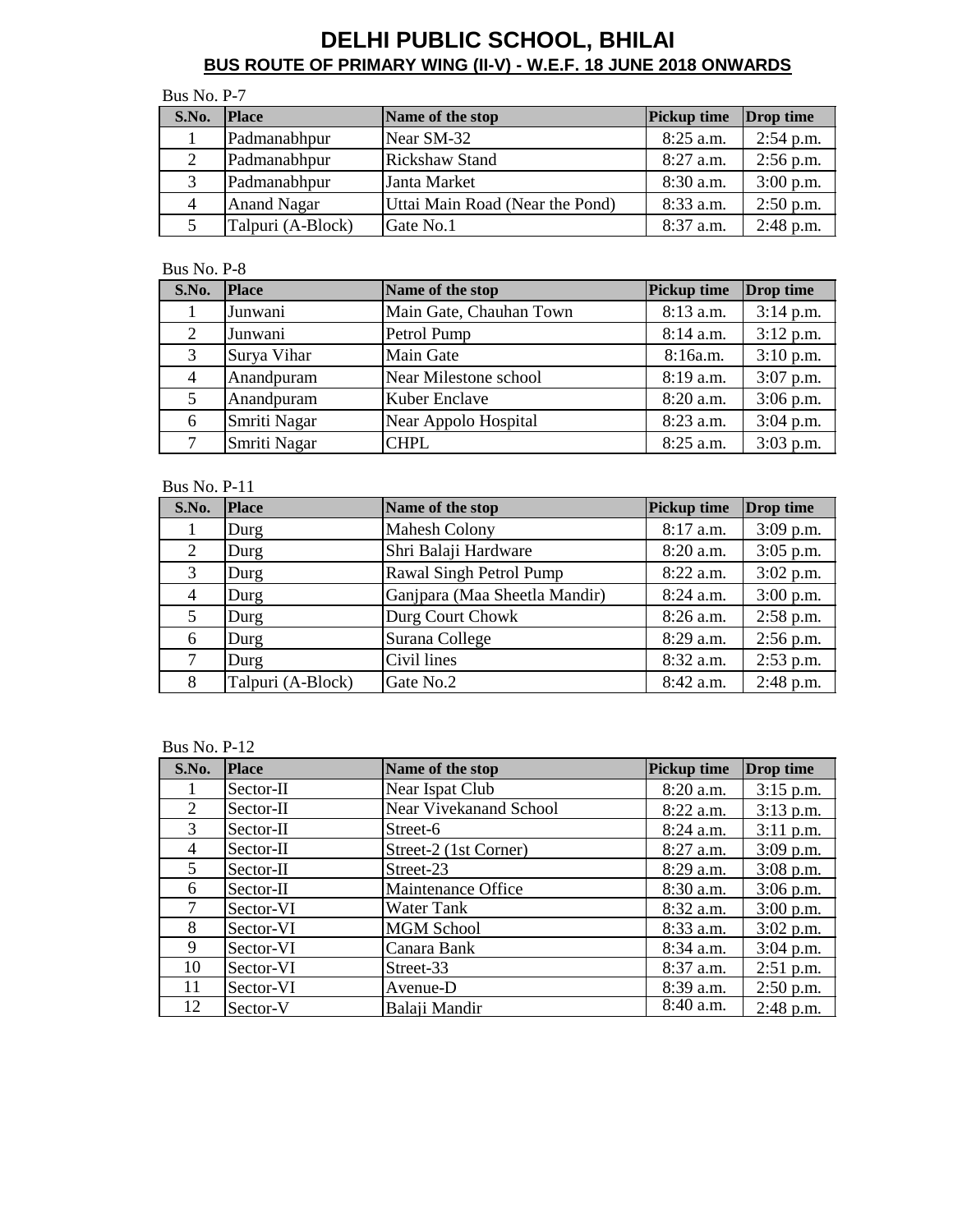| <b>Bus No. P-13</b> |                          |                                                       |                    |             |
|---------------------|--------------------------|-------------------------------------------------------|--------------------|-------------|
| S.No.               | <b>Place</b>             | Name of the stop                                      | <b>Pickup time</b> | Drop time   |
|                     | <b>Sunder Nagar</b>      | <b>Utsav Bhawan</b>                                   | $8:15$ a.m.        | $3:15$ p.m. |
| 2                   | <b>Sunder Nagar</b>      | Arts & Commerce College                               | 8:17 a.m.          | $3:12$ p.m. |
| 3                   | Jawahar Nagar            | Near Petrol Pump                                      | 8:19 a.m.          | $3:10$ p.m. |
| 4                   | <b>Industrial Estate</b> | Chhawni Chowk                                         | 8:23 a.m.          | 3:07 p.m.   |
| 5                   | <b>Power House</b>       | Dena Bank                                             | $8:26$ a.m.        | $3:04$ p.m. |
| 6                   | <b>Power House</b>       | <b>Power House Chowk</b>                              | 8:28 a.m.          | $3:02$ p.m. |
| $\tau$              | Sector-1                 | <b>CISF Chowk</b>                                     | $8:31$ a.m.        | $2:59$ p.m. |
| 8                   | Sector-IV                | Street-38                                             | 8:33 a.m.          | $2:57$ p.m. |
| 9                   | Sector-IV                | Mahila Samaj                                          | $8:35$ a.m.        | $2:55$ p.m. |
| 10                  | Sector-IV                | <b>Water Tank</b>                                     | 8:36 a.m.          | 2:53 p.m.   |
| 11                  | Sector-IV                | Boria Mkt. Corner (Near BSP Sr.Sec. School<br>Corner) | $8:38$ a.m.        | $2:51$ p.m. |
| 12                  | Sector-IV                | <b>Near BSP EMMS</b>                                  | 8:40 a.m.          | 2:49 p.m.   |
| 13                  | Sector-IV                | Street-22                                             | $8:42$ a.m.        | 2:48 p.m.   |

### Bus No. P-14

| S.No.          | <b>Place</b>   | Name of the stop       | <b>Pickup time</b> | <b>Drop time</b> |
|----------------|----------------|------------------------|--------------------|------------------|
| 1              | Nehru Nagar(W) | Block No.44/5          | 8:18 a.m.          | $3:23$ p.m.      |
| $\overline{2}$ | Nehru Nagar(W) | Block No.27/4          | 8:20 a.m.          | $3:21$ p.m.      |
| 3              | Nehru Nagar(W) | <b>Water Tank</b>      | 8:21 a.m.          | $3:19$ p.m.      |
| 4              | Sector-VI      | <b>Rest House</b>      | $8:30$ a.m.        | $3:11$ p.m.      |
| 5              | Sector-VI      | Street-67              | 8:32 a.m.          | $3:10$ p.m.      |
| 6              | Sector-VI      | E-Market (Near Mandir) | 8:34 a.m.          | $3:08$ p.m.      |
| 7              | Sector-VII     | In front of YMCA       | 8:36 a.m.          | $3:07$ p.m.      |
| 8              | Sector-VI      | Near Gayatri Mandir    | $8:37$ a.m.        | $3:05$ p.m.      |
| 9              | Sector-X       | Street-3               | 8:39 a.m.          | 3:03 p.m.        |
| 10             | Sector-X       | Street-7               | $8:41$ a.m.        | $3:00$ p.m.      |
| 11             | Sectpr-X       | Street-12              | 8:42 a.m.          | 2:49 p.m.        |
| 12             | Sector-X       | Street-16              | 8:44 a.m.          | 2:47 p.m.        |

| S.No.          | <b>Place</b>        | Name of the stop                    | <b>Pickup time</b> | Drop time   |
|----------------|---------------------|-------------------------------------|--------------------|-------------|
|                | <b>Steel Colony</b> | <b>Steel Colony Road</b>            | $8:13$ a.m.        | $3:11$ p.m. |
| $\overline{2}$ | Prof. Colony        | Prof. Colony Road                   | 8:14 a.m.          | $3:10$ p.m. |
| 3              | Smriti Nagar        | <b>Community Hall</b>               | 8:17 a.m.          | $3:17$ p.m. |
| $\overline{4}$ | Smriti Nagar        | Singh Kirana Store                  | 8:19 a.m.          | $3:15$ p.m. |
| 5              | Smriti Nagar        | Singh Flour Mill                    | 8:21 a.m.          | $3:13$ p.m. |
| 6              | Pushpak Nagar       | Dwarika Restaurant                  | 8:23 a.m.          | $3:12$ p.m. |
| 7              | <b>Saket Colony</b> | Harshil Heights                     | $8:25$ a.m.        | $3:09$ p.m. |
| 8              | Scindia Nagar       | Neha STD (Saket Colony)             | 8:27 a.m.          | $3:08$ p.m. |
| 9              | Scindia Nagar       | Hanuman Mandir                      | 8:29 a.m.          | $3:06$ p.m. |
| 10             | Scindia Nagar       | <b>SBI ATM</b>                      | 8:31 a.m.          | $3:04$ p.m. |
| 11             | Scindia Nagar       | Raipur Naka (Police Welfare Centre) | 8:33 a.m.          | $3:02$ p.m. |
| 12             | Sector-X            | Street-36                           | 8:43 a.m.          | $2:52$ p.m. |
| 13             | Sector-X            | Street-43                           | 8:44 a.m.          | $2:50$ p.m. |
| 14             | Sector-X            | Street-48                           | 8:45 a.m.          | 2:48 p.m.   |